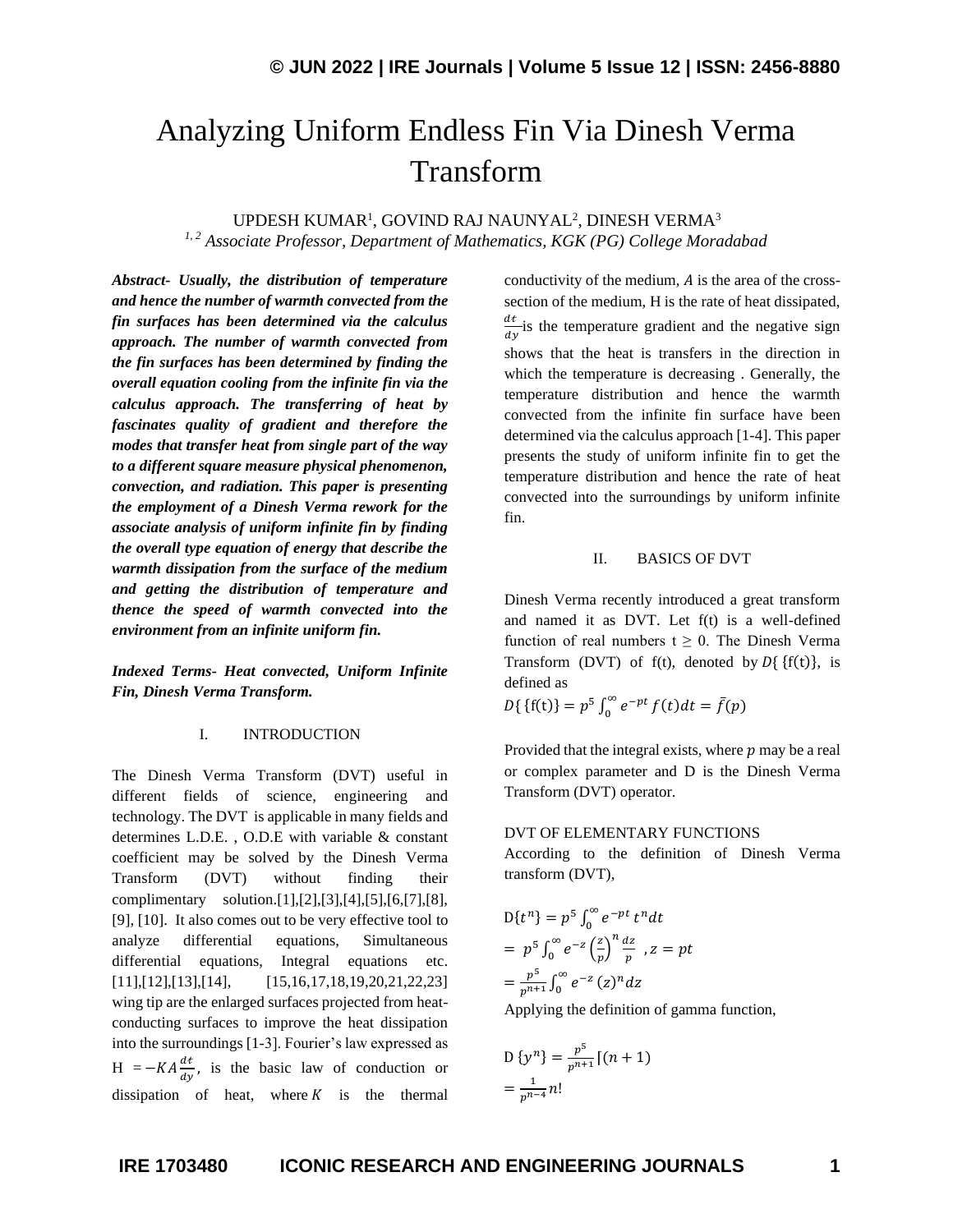$$
=\frac{n!}{p^{n-4}}
$$

Hence, 
$$
D\{t^n\} = \frac{n!}{p^{n-4}}
$$
  
DVT of some elementary Functions

•  $D\{t^n\} = \frac{n!}{n^n}$  $\frac{n}{p^{n-4}}$  , where  $n = 0,1,2, ...$ 

• 
$$
D\{e^{at}\} = \frac{p^5}{p-a},
$$

- $D\{sinat\} = \frac{ap^5}{a^2 + b^2}$  $\frac{ap}{p^2 + a^2}$
- $D\{\text{sinhat}\} = \frac{ap^5}{a^2}$  $p^2-a^2$ ,
- $D{coshat} = \frac{p^6}{r^2}$  $\frac{p}{p^2 - a^2}$ .
- $D\{\delta(t)\} = p^5$

**T**he Inverse DVT of some of the functions are given by

\n- $$
D^{-1}\left\{\frac{1}{p^{n-4}}\right\} = \frac{t^n}{n!}
$$
, where  $n = 0, 1, 2, \ldots$
\n- $D^{-1}\left\{\frac{p^5}{p-a}\right\} = e^{at}$ , (i)
\n

• 
$$
D^{-1}\left\{\frac{p^5}{p^2+a^2}\right\} = \frac{\sin at}{a}
$$
, (ii)

• 
$$
D^{-1}\left\{\frac{p^6}{p^2+a^2}\right\} = \cos at
$$
,  
\n•  $D^{-1}\left\{\frac{p^5}{p^2+a^2}\right\} = \frac{\sin hat}{\cos at}$ ,

• 
$$
D^{-1}\left\{\frac{p^{\circ}}{p^2-a^2}\right\} = \frac{\sin n \alpha t}{a}
$$

•  $D^{-1}\left\{\frac{p^6}{n^2}\right\}$  $\frac{p}{p^2-a^2}$ } = coshat, −1 5

$$
\bullet \quad D^{-1}\{p^5\} = \delta(t)
$$

DINESH VERMA TRANSFORM (DVT) OF DERIVATIVES

- $D{f'(t)} = p\bar{f}(p) p^5 f(0)$
- $D{f''(t)} = p^2 \bar{f}(p) p^6 f(0) p^5 f'(0)$
- $D{f'''(y)} = p^3 \bar{f}(p) p^7 f(0) p^6 f'(0)$  $p^5f''(0)$ And so on.
- $D{tf(t)} = \frac{5}{5}$  $\frac{5}{p}\bar{f}(p)-\frac{d\bar{f}(p)}{dp}$  $\frac{f(\mu)}{dp}$  $D{tf'(t)} = \frac{5}{5}$  $\frac{5}{p}\left[p\bar{f}(p)-p^5f(0)\right]-\frac{d}{dp}$  $\frac{d}{dp}\big[p\bar{f}(p)$  –  $p^5f(0)$  and
- $D{tf''(t)} = \frac{5}{5}$  $\frac{5}{p}[p^2\bar{x}(p) - p^6x(0) - p^5x'(0)]$  – d  $\frac{d}{dp}[p^2\bar{x}(p) - p^6x(0) - p^5x'(0)]$  And so on.

# III. FORMULATION

By the uniform infinite fin, The differential equation which describes the heat dissipated given by

 $u''(y)$ - $\frac{\sigma P}{\sigma}$  $\frac{\partial F}{\partial x \partial t}[t(y) - t_s] = 0$  ......... (I), where Let us consider that the one end of the fin is jointed to a heat

source at y = 0 and the other end at y =  $\infty$  is free for giving up heat into the surroundings. The source of heat is maintained at fixed temperature  $T'$  and  $t_s$  is the temperature of the surroundings of the infinite fin and is kept constant.

For convenience, let  $\left(\frac{\sigma^{\mathbb{P}}}{\sigma^{\mathbb{P}}}\right)$  $\frac{\sigma \mathbb{P}}{\mathcal{K} \mathcal{A}}$  $\frac{1}{2}$  = z....... (II)

And  $t(y) - t_s = u(y)$  … … … (III) known as the excess temperature at the length 'y' of the infinite fin. Then equation (I) can be rewritten as

$$
u''(y) - z^2 u(y) = 0 \dots \dots \dots \dots \text{(iv)}
$$

Equations (I) and (iv) are the basic form of energy equations for one-dimensional heat dissipation from the surface of the infinite fin. In equation  $(II)$ , z is a constant provided that  $\sigma$  is constant over the entire surface the infinite fin and  $k$  is constant within the range of temperature considered.

The necessary initial conditions are

 $t(0)$  = T. In terms of excess temperature, at y = 0,  $t - t_s = T - t_s$  or  $\varphi(0) = \varphi_0 ...$  (e)

(ii)  $t(\infty) = t_s$ . In terms of excess temperature, at  $y = \infty$ ,  $\varphi(\infty) = 0$ 

> Taking Dinesh Verma Transform of equation (iv), we get

 $q^2\bar{u}(q) - q^6u(0) - q^5u'(0) - z^2\bar{u}(q) = 0...$  (v) Applying boundary condition:  $u(0) = u_0$ ,  $q^2\bar{u}(q) - u - q^5u'(0) - z^2u(q) = 0$ Or

 $q^2\bar{u}(q) - z^2\bar{u}(q) = q^5u'(0) + q^6u_0 \dots$  (vi) In this equation,  $u'(0)$  is some constant. Let us substitute  $u'(0) = r$ , Equation (vi) becomes

$$
q^{2}\bar{u}(q) - z^{2}\bar{u}(q) = q^{5}\omega + q^{6}u_{0}
$$
  
Or  

$$
\bar{u}(q) = \frac{q^{5}r}{(q^{2}-r^{2})} + \frac{q^{6}u_{0}}{(q^{2}-z^{2})} + \dots
$$
 (vii)

Taking inverse Dinesh Verma Transform of above equation, we get

 $u(y)=\frac{r}{2}$  $\frac{1}{z}$ sinhzy + $u_0$  cos hzy

Or

$$
u(y) = \frac{r}{2z} \left[ e^{zy} - e^{-zy} \right] + u_o \left[ \frac{e^{zy} + e^{-zy}}{2} \right] \dots \text{ (viii)}
$$

Determination of constant  $r$ :

Applying initial condition:  $u_0(\infty) = 0$ , we can write

$$
\frac{r}{2z} \left[ e^{z(\infty)} - e^{-z(\infty)} \right] + u_o \left[ \frac{e^{z(\infty)} + e^{-z(\infty)}}{2} \right] = 0
$$
 Or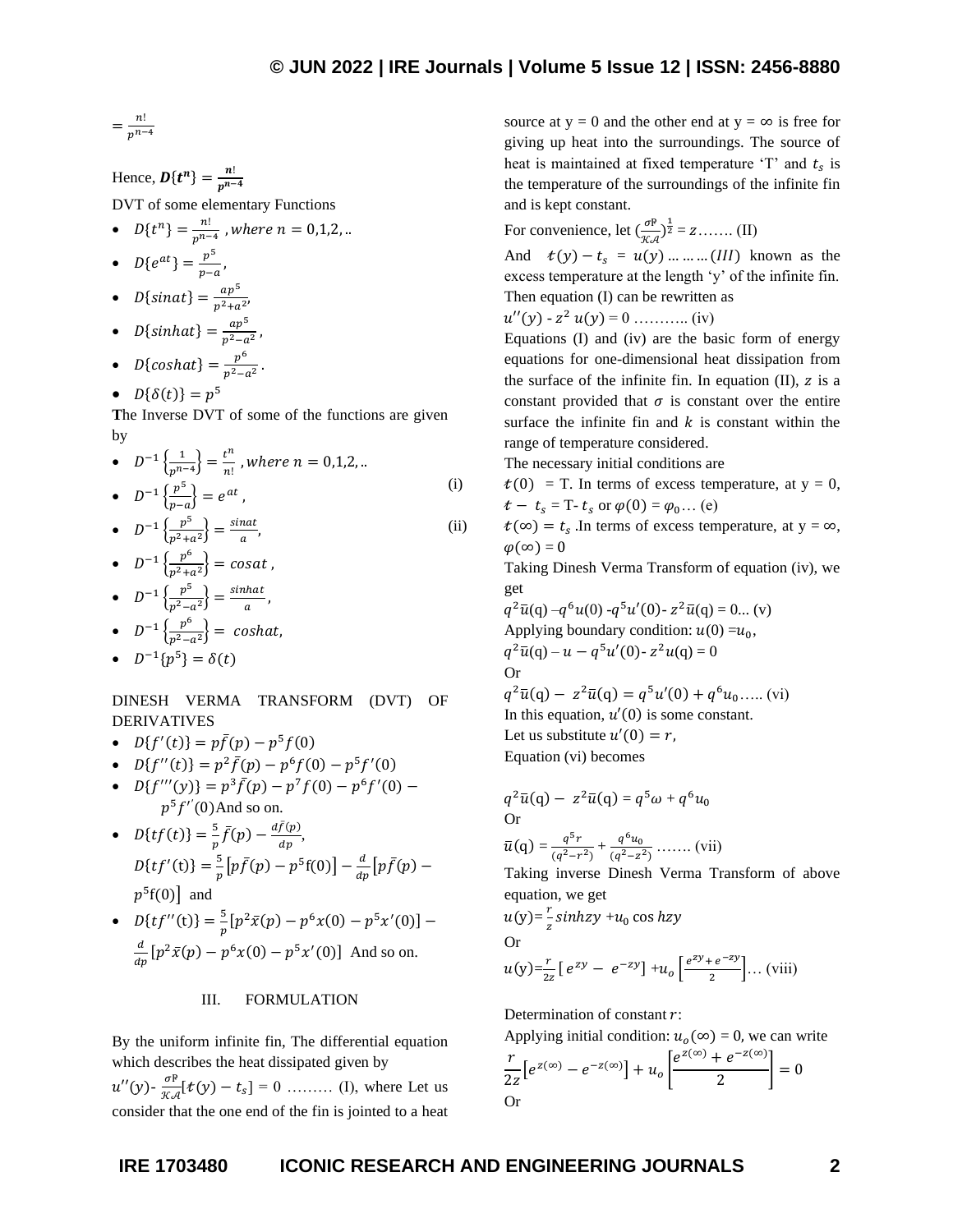$$
\frac{r}{2z} \left[ e^{z(\infty)} - 0 \right] + \varphi_o \left[ \frac{e^{z(\infty)} + 0}{2} \right] = 0
$$
\nOr

\n
$$
\left[ \frac{\omega}{2z} + \frac{u_o}{2} \right] e^{z(\infty)} = 0
$$
\nAs  $e^{z(\infty)} \neq 0$ , therefore,

\n
$$
\left[ \frac{r}{2z} + \frac{u_o}{2} \right] = 0
$$
\nOr

\n
$$
r = -zu_o \quad \dots \quad \text{(ix)}
$$
\nPut the value of , we get

\n
$$
u(y) = \frac{-u_o}{2z} \left[ e^{zy} - e^{-zy} \right] + u_o \left[ \frac{e^{zy} + e^{-zy}}{2} \right]
$$
\nOr

\n
$$
u(y) = \frac{-u_o}{2} \left[ e^{zy} - e^{-zy} \right] + u_o \left[ \frac{e^{zy} + e^{-zy}}{2} \right]
$$
\nOr

\n
$$
u(y) = \frac{u_o}{2} \left[ e^{zy} + e^{-zy} - e^{zy} + e^{-zy} \right]
$$
\nOr

\n
$$
u(y) = u_o e^{-zy} \quad \dots \dots \quad \text{(x)}
$$

Equation (x) provides the distribution of temperature along the length of the infinite fin and confirmsthat the temperature of the infinite fin decreases along its length with the increase in distance from the heat source maintained at the temperature $T$ .

The quantity of heat convected from the surface of the infinite fin can be obtained

$$
H_f = -KA [D_y t(y)]_{y=0}
$$
  
Or  

$$
H_f = -KA [D_y \varphi(y)]_{y=0} \dots (xi)
$$
  
Now since  $u'(y) = -zue^{-zy}$ ,  
Therefore,  

$$
[u'(y)]_{y=0} = -zu_0 \dots (xii)
$$
  
Using (xii), we get  

$$
\mathcal{H}_f = KAzu_0
$$
  
Or  

$$
\mathcal{H}_f = KAz (T - t_s) \dots (xiv)
$$
  
Put the value of z, we get  

$$
\mathcal{H}_f = KA \left(\frac{\sigma P}{\mathcal{K} A}\right)^{\frac{1}{2}} (T - t_s)
$$

Or

$$
\mathcal{H}_f = (KA\sigma P)^{\frac{1}{2}}(T - t_s) .... (xv)
$$

This equation (xv) gives the rate of heat convected from the surface of the infinite fin into its surroundings and confirms that the rate of convection of heat can be increased by increasing the surface area of the fin.

# **CONCLUSION**

This paper, DVT Transform is represented for the analysis of uniform infinite fin for settling the temperature distribution by the side of the infinite fin, and the quantity of heat convected from its surface into the environs. We have proved that the temperature of the infinite fin decreases with the increase in its length from the heat source, and the rate of heat convected from the infinite fin surface into the environs can be better by increasing the surface area of the infinite fin.

### REFERENCES

- [1] D. Verma ,Elzaki –Laplace Transform of some significant Functions, Academia Arena, Volume-12, Issue-4, April 2020..
- [2] D.Verma, Alam Aftab , Analysis of Simultaneous Differential Equations ByElzaki Transform Approach, Science, Technology And Development (STD) Volume Ix Issue I January 2020.
- [3] Shrivastava Sunil, Introduction of Laplace Transform and Elzaki Transform with Application (Electrical Circuits), IRJET ,volume 05 Issue 02 , Feb-2018.
- [4] Tarig M. Elzaki, Salih M. Elzaki and ElsayedElnour, On the new integral transform Elzaki transform fundamental properties investigations and applications,GJMS: Theory and Practical, volume 4, number 1(2012).
- [5] Verma Dinesh and Gupta Rahul ,Delta Potential Response of Electric Network Circuit, Iconic Research and Engineering Journal (IRE) Volume-3, Issue-8, February 2020.
- [6] Kumar D.S. , Heat and mass transfer, (Seventh revised edition), Publisher: S K Kataria and Sons, 2013.
- [7] Nag P.K., Heat and mass transfer. 3<sup>rd</sup> Edition. Publisher: Tata McGraw-Hill Education Pvt. Ltd., 2011.
- [8] Gupta Rohit , Singh Amit Pal , Verma Dinesh , Flow of Heat through A Plane Wall, And Through A Finite Fin Insulated At the Tip, International Journal of Scientific & Technology Research, Vol. 8, Issue 10, Oct. 2019, pp. 125- 128.